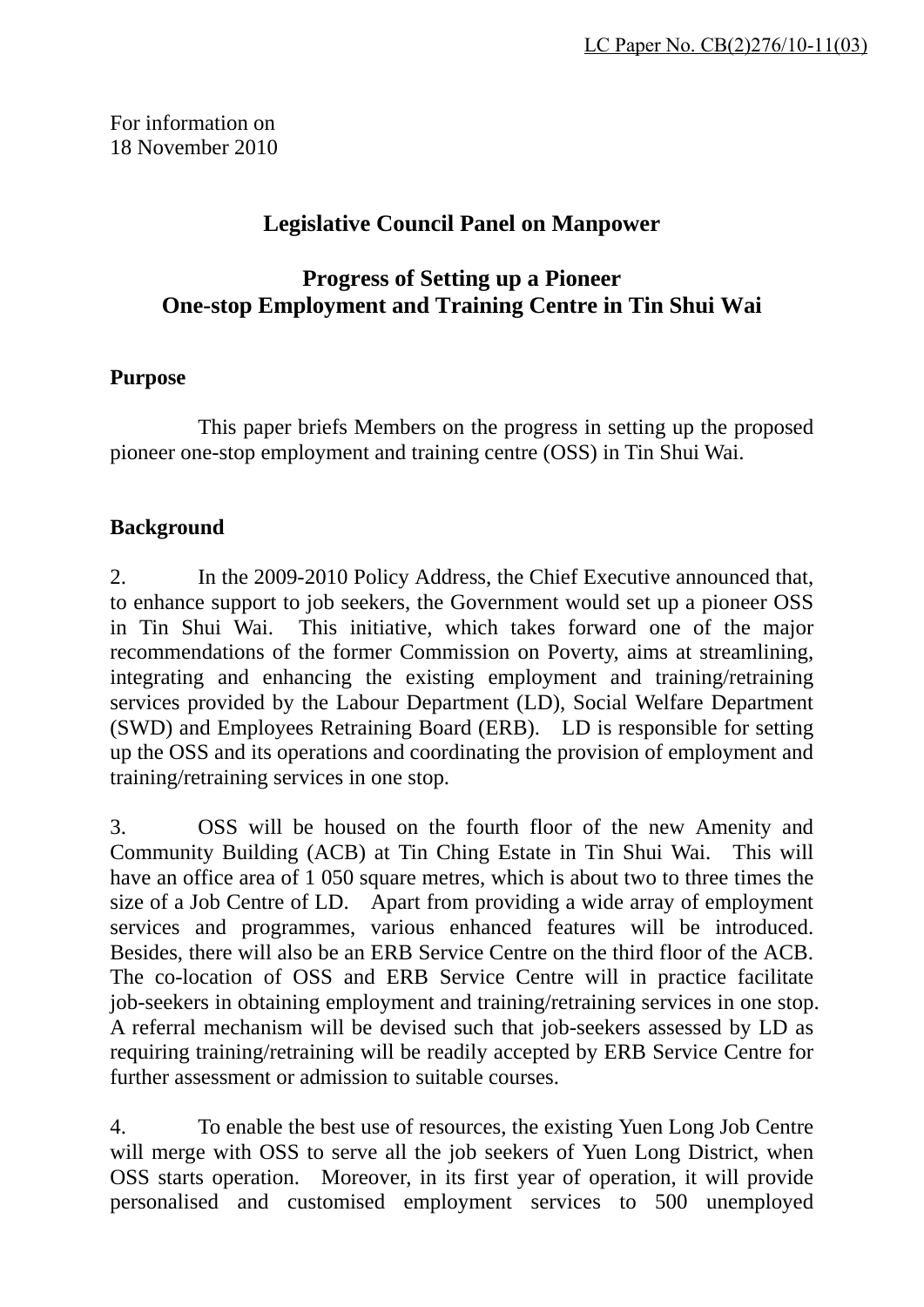able-bodied Comprehensive Social Security Assistance (CSSA) recipients in Tin Shui Wai, with a view to helping them secure employment and become self-reliant. As experience gathers, it will cater for more unemployed able-bodied CSSA recipients in the District.

5. To support the integrated service, an information technology (IT) system is being developed to enhance data-sharing among LD, SWD and ERB. With the installation of case management and related functions for designated users to keep track of job-seekers' progress in training/retraining and job search, the system will help enhance operational efficiency and enable better collaboration and coordination among the parties, having regard to the experience of the job-seekers concerned.

# **Facilities and Employment Services of OSS**

6. A full range of facilities and services that can assist job-seekers in their job search provided in a job centre will be made available and strengthened at OSS. Job-seekers will find the most updated vacancy information. The easy-to-use touch-screen vacancy search terminals connected to LD's substantial vacancy database will be installed to facilitate job-seekers to search and short-list vacancies that suit their preferences, qualifications and skills at their fingertips. Computers with résumé-building software and facilities such as telephone, fax and computer with internet connection will be put in place, enabling the completion of the whole job-hunting process in one go. Reference books and magazines providing information on the employment market and industries, and self-learning packages on job search skills, will be available for easy reference.

7. Resource corners will be set up for target groups, including the new arrivals and ethnic minorities, to provide them with information on the employment market and resources available in the community. Talks and briefings will also be arranged regularly to enrich job-seekers' knowledge of the current employment market and facilitate their acquisition of the necessary skills for job search.

8. Placement officers will help job-seekers evaluate their academic qualifications, job skills, work experience and job preferences, and provide them with career advice. For job-seekers who are not yet certain of their career choices, placement officers will encourage them to use our tailor-made computer-aided career assessment test, so that they can gain a better understanding of their own aptitudes, capabilities and personalities for more effective career planning.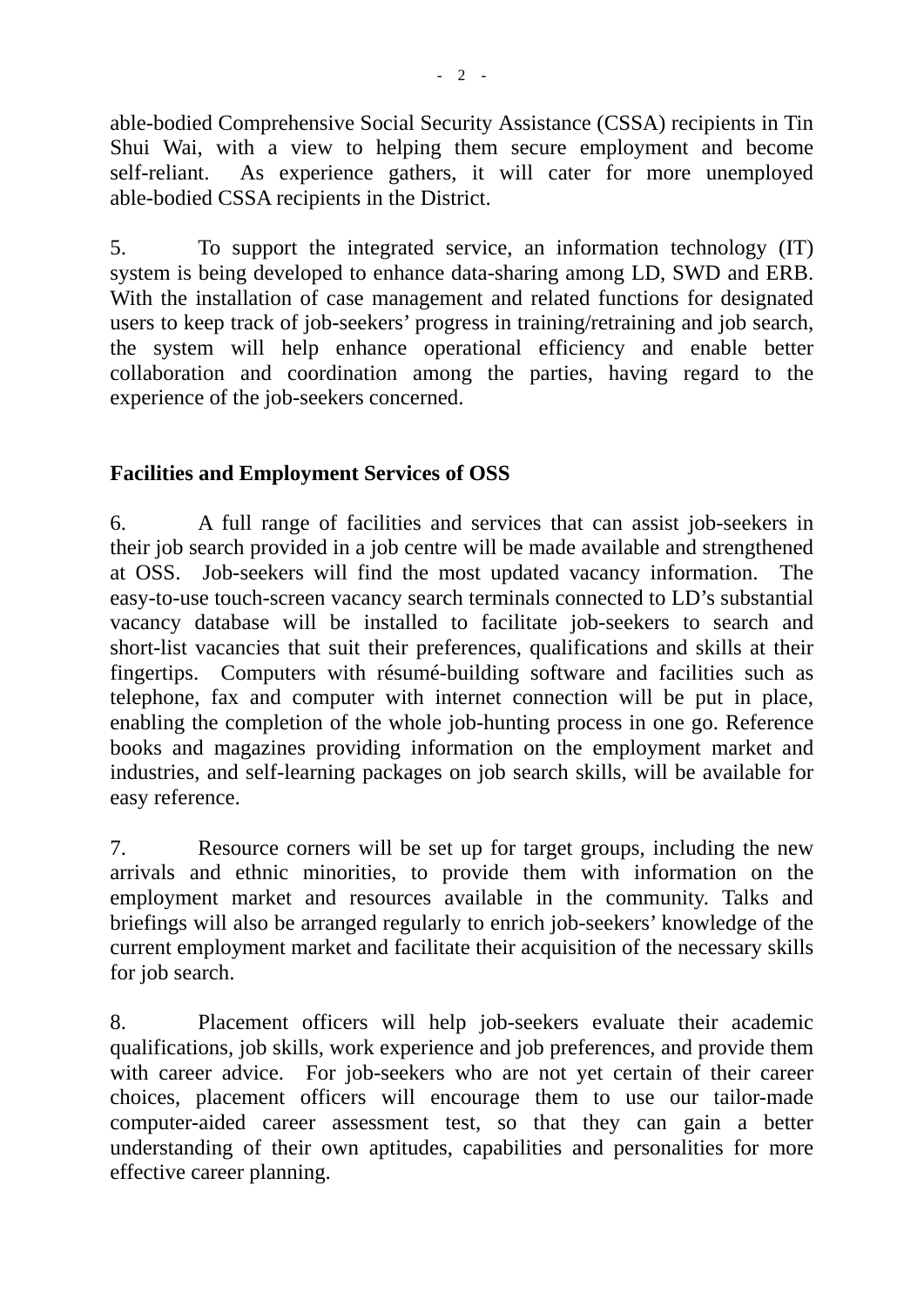9. Various employment programmes, viz. the Employment Programme for the Middle-aged, the Work Trial Scheme, and the Employment Navigator Programme will be administered to address the specific needs of target groups. Similarly, eligible young job-seekers can also enrol in the Youth Pre-employment Training Programme and the Youth Work Experience and Training Scheme.

10. We will strive to establish and maintain close liaison with employers both outside and inside the District. Job fairs will be staged from time to time to expedite dissemination of employment information to local residents. OSS can also provide a convenient platform for job-seekers to meet different recruiting employers. Tailor-made recruitment arrangements, such as on-the-spot job interviews, will be provided to employers with bulk vacancies and urgent recruitment needs.

## **Enhanced Employment Services at OSS**

11. In addition to the above, OSS will be equipped with enhanced features to provide needy job-seekers with highly personalised and customised employment assistance. From our operational experience, different job-seekers require different levels of employment assistance. There are job-seekers capable of helping themselves or who may require only minimum level of support in finding jobs. On the other hand, there are also job-seekers who require much more intensive employment support. In addition to training and job-search assistance, in-depth psychological counselling to gauge the crux of certain job-seekers' inability to secure a job on a sustainable basis and case management to closely follow up their progress are very important in helping needy job-seekers overcome their respective barriers to employment. They may also need a work trial period with mentors to rebuild their confidence and adapt to the working environment, or a longer period of post-placement support to help them retain their jobs. Other needs may also include referral to relevant agencies for social services to help resolve their personal/family problems that impede their sustained employment.

12. OSS will adopt a needs assessment tool developed by renowned academics from a local university to analyse the employment needs of individual job-seekers with reference to their qualifications, skills, experiences, motivation, interests, job preferences, personalities, attitudes and aptitudes for work. Based on the assessment results, registered social workers will provide customised services to job-seekers requiring intensive employment support. Job-seekers will be counselled throughout their pathway to employment, and provided with personalised/group counselling, training/retraining, employment,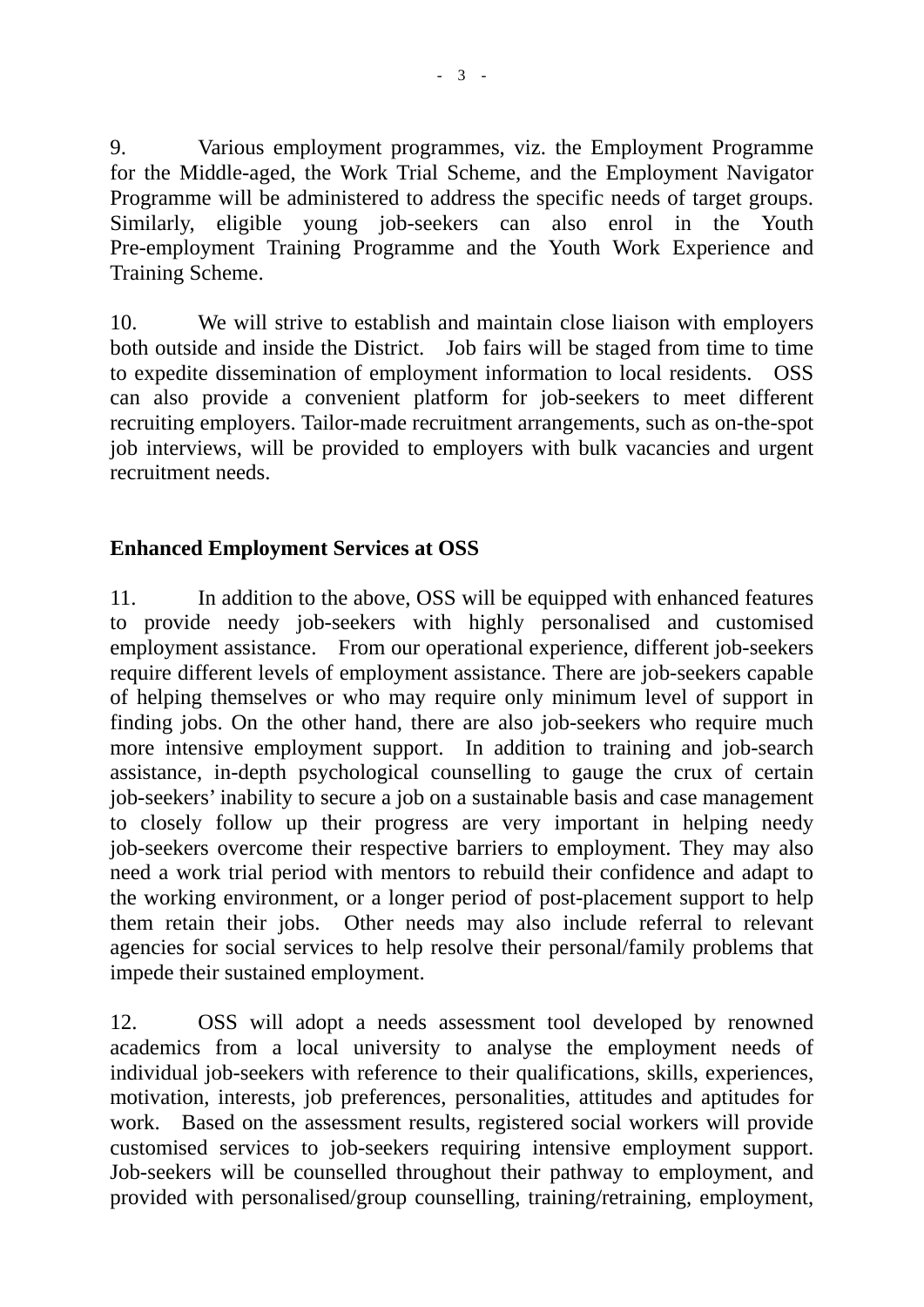and post-placement support services. Moreover, tailor-made employment programmes will be designed and where appropriate, job-seekers with specific employment difficulties would be enrolled in these programmes for enhancing their employability.

13. The ERB Service Centre will provide a full range of training support services to trainees and job-seekers. They include the introduction of a personalised "training consultancy service" to users requiring more intensive support and advice on ERB courses; enrolment service for ERB courses offered by training bodies in the region; and provision of self-help mock interview facilities at the Centre. Workshops to instil positive work attitudes among trainees and job-seekers and seminars on career prospects of different industries and related ERB courses will also be organised from time to time.

### **Progress of Setting up the OSS**

14. ACB is still under construction and is expected to be completed in the first half of 2011. OSS will commence operation once decorated and furnished. Meanwhile, preparatory work for setting up the OSS is in full swing. The career assessment kit has already been developed. Procurement of various equipment and facilities is underway. We have also completed the design of the needs assessment tool for analysing the employment needs of individual job-seekers, while the development of the IT system for data-sharing and the computer programme for administering the needs assessment tool is in good progress. Preparation for engaging a non-government organisation for the provision of professional employment counselling services at OSS has also started. The opening of ERB Service Centre will also tie in with the OSS.

## **Manpower for Manning the OSS**

15. Apart from deploying all the officers currently working at Yuen Long Job Centre to man OSS, additional manpower resources would be available and registered social workers will be engaged to provide case management services to job-seekers. It is expected that altogether some 30 officers will be serving at OSS. We will keep the manpower requirements of OSS under review to ensure that sufficient resources are available to provide quality services. As for the ERB Service Centre, ERB will engage the service of a training body to oversee the day-to-day activities of the Centre. It is estimated that some 20 officers, including training consultants seconded from ERB, will be serving at the Centre.